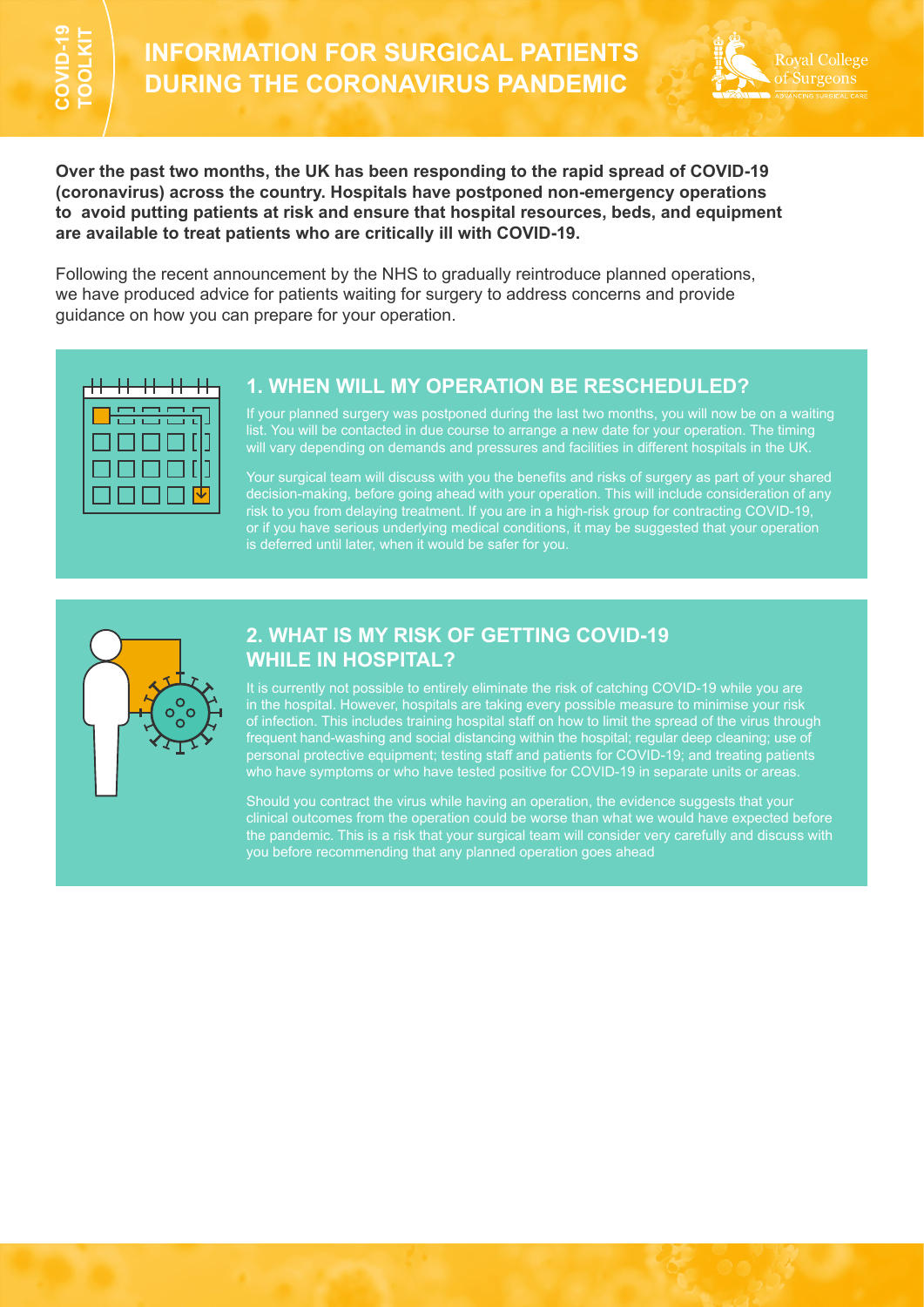

# **3. HOW SHOULD I PREPARE FOR MY OPERATION?**

## *A. What to do if you are offered a new date for your operation*

If you have concerns about the timing of your operation, you should discuss these with your surgeon. You might want to ask about::

- the benefits and risks of the procedure;
- the risks of catching COVID-19;
- your risk from any pre-existing medical conditions;
- the possible side effects of the proposed operation;
- alternative options for treatment, including non-surgical care or no treatment;
- advice on your lifestyle patterns that may reduce your risk of complications after surgery or may change the progress of your condition;
- any further treatment after the operation that will be required (eg physiotherapy) and how you will access it.

### *B. Virtual consultations*

Whether you are having a discussion about a rescheduled operation or having your initial pre-operative assessment with a member of the surgical team, this consultation may take place online or by phone, rather than face-to-face, to limit the number of people coming to hospitals while COVID-19 is still present in our community. Visits to hospital must only occur when absolutely necessary, such as when urgent scans or other examinations are required.

### *C. COVID-19 screening*

Before you are admitted to hospital, you are likely to be asked to undergo a 14-day self-isolation period at home. Anyone who lives with you will need to do the same. Prior to admission to hospital, you will be asked about symptoms of COVID-19 such as high temperature, continuous cough, shortness of breath or loss of taste or smell, and you will normally also have a COVID-19 swab test.

If you are suspected or confirmed to have COVID-19, your operation will only go ahead if it is urgent, based on the severity of your condition and only with your consent. This is to minimise the risk of complications. Even though the diagnosis of COVID-19 may cause a further delay to your surgery, this may still be a safer option.

### *D. What you can do to minimise the risks of your surgery*

There are steps you can take yourself to prepare for surgery and minimise the risk of complications from your operation, by improving your health and adopting a healthier lifestyle. This can improve the outcomes of your operation and reduce your recovery time. In some types of surgery, this might also allow you to be treated as a day-case, where you can leave the hospital on the same day of the operation.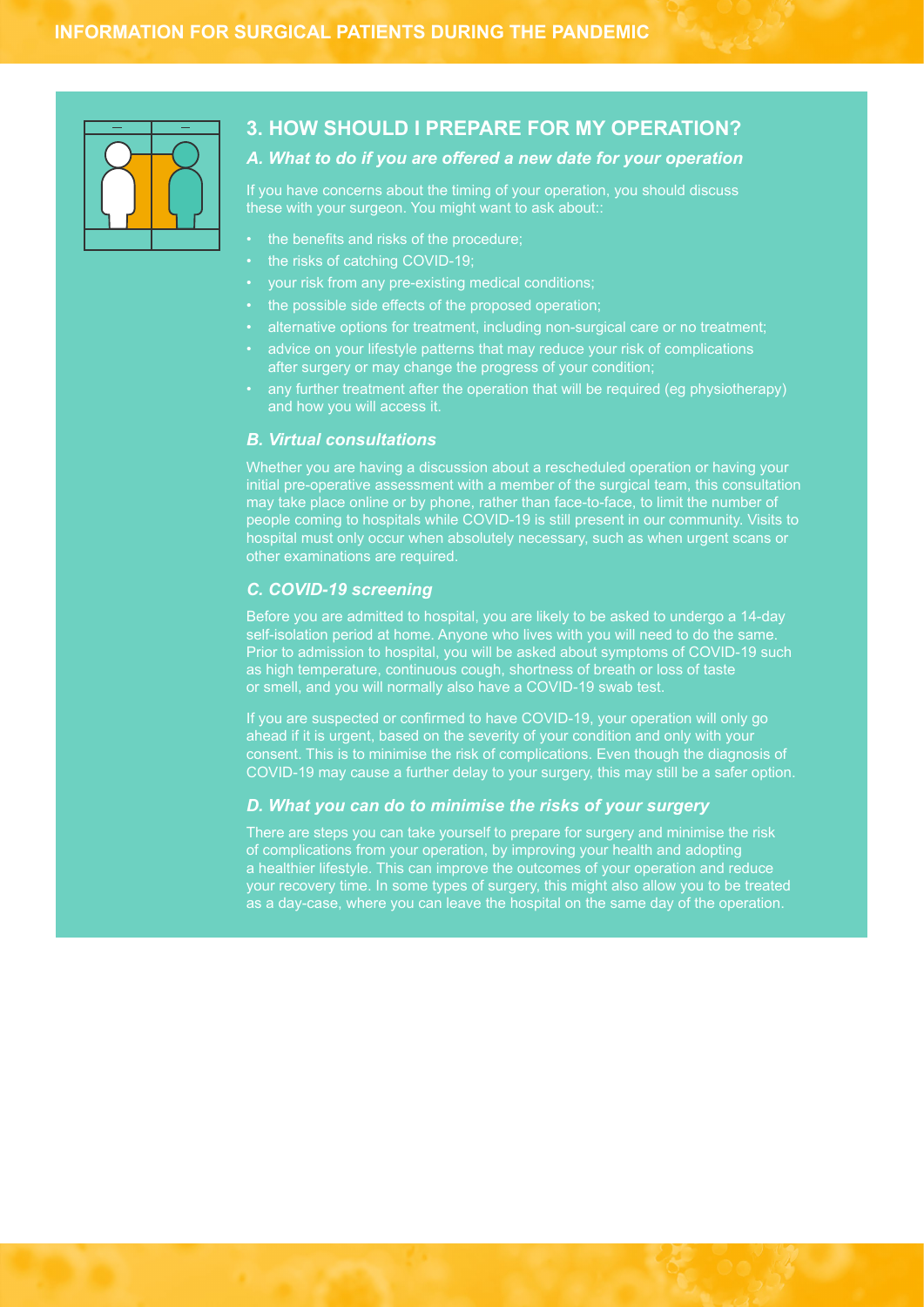

# **4. WHAT WILL HAPPEN WHEN I AM IN THE HOSPITAL?**

### *A. Separate areas for patients with COVID-19*

Many hospitals are identifying separate facilities to treat patients admitted for surgery where all patients and staff are regularly screened for COVID-19. However, depending on your transferred to facilities that are equipped to manage COVID-19 patients.

#### *B. Personal Protective Equipment (PPE)*

When you are in hospital, you may be asked to wear a mask or other type of personal protective equipment (PPE) and most staff will be wearing some kind of PPE, too. Depending on the area in the hospital, this could be a mask, a visor or goggles, a plastic apron or full coveralls. It will most likely mean that the faces of those treating you will be covered. Please do not let this stop you communicating with staff as you normally would. If you find it difficult to hear or understand what is being said through the PPE, please make staff aware, so that they take this into account and provide alternative ways of communicating with you.

#### *C. Visitors*

Visitors to patients in hospitals are most likely not to be allowed at this time, to minimise the risk of infection. In exceptional circumstances, visitors who are allowed in hospital premises will be asked to wear protective equipment. Most hospitals encourage patients to use phone and video calls to communicate with friends and relatives during their hospital stay. Before going to hospital, consider how you will communicate with your family and friends and make sure you have the equipment to do this and you know how to use it. You should follow the local advice of your hospital at all times.



# **5. WHAT WILL HAPPEN AFTER MY OPERATION?**

#### *A. Recovery and discharge*

After your operation, you will be able to recover in the regular surgical ward. If you have tested positive for COVID-19, you may be moved to a different ward separately from other patients.

The length of time you spend in the hospital will depend on the complexity of your operation and the speed of your recovery. For some operations, when there are no complications, you will be able to leave the hospital on the same day. You should discuss with your surgical team what help you may need upon leaving hospital.

#### *B. Returning home and rehabilitation*

When you are discharged from hospital, you will normally return to your home. You should have a contact number from your surgical team where you can seek advice if you have any concerns. If you need to spend time in rehabilitation or need services such as physiotherapy, district nursing or occupational therapy, the same infection prevention measures outlined above will be used in these facilities.

You should make sure that you follow the instructions in your discharge letter and remain in contact with your GP, who will be aware of any ongoing care or nursing you might need at home. If needed, home visits will be arranged as part of your discharge plan to ensure you are making good progress. There may be local volunteer groups that can also help with practical matters such as shopping, or your local shops may be able to provide orders for delivery by phone or email.

### *C. Follow up appointments*

Before you leave the hospital, you should try to find out your options for any follow-up appointments and post-operative visits that you may need. Unless further treatment is needed (eg chemotherapy), or there are complications after your operation, follow-up appointments will usually take place via video, or over the phone, to reduce the risk of infection. You can speak with your GP in the same way.